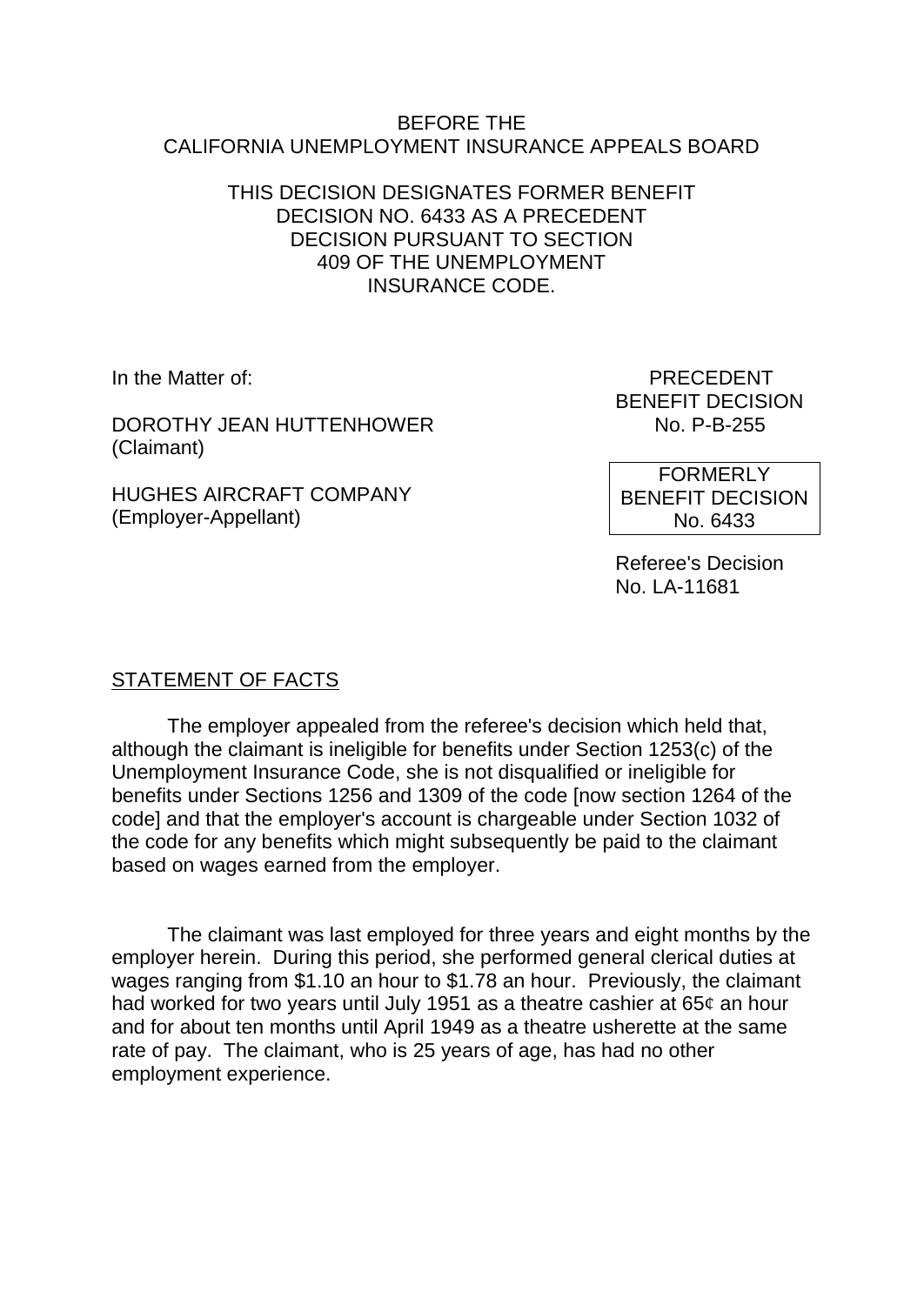While employed by the employer herein, the claimant became pregnant; and she expected the birth of her child towards the end of June 1955. Under the operating rules of the employer, she was not permitted to work beyond the end of the sixth month of pregnancy. The employer notified the claimant that her services would be terminated effective March 25, 1955 and that she was entitled to a leave of absence, which would have maintained her seniority and guaranteed her return to work following her confinement. Leaves of absence granted by the employer contained no provision that the leave would terminate if the worker sought or accepted other employment. The claimant rejected the offer of the leave of absence in order to withdraw her contributions amounting to \$168.02 from the retirement fund because she was in need of money to meet expenses in connection with her pregnancy since she was no longer permitted to work for the employer. Had she accepted the offer of the leave of absence, she would not have received this money.

The claimant desired to work for the employer beyond March 25, 1955 but was not permitted to do so. She was in excellent health; and her physician had informed her that she was physically capable of performing her customary work until just before the date of her confinement.

Effective March 27, 1955, the claimant filed her initial claim for benefits at the Inglewood Office of the Department. On April 19, 1955, the department issued a ruling under Section 1030 of the code and a determination. The ruling and the first part of the determination held that the claimant had left her most recent work voluntarily without good cause. In this connection, the claimant was disqualified for benefits for a period of five weeks under the provisions of Section 1256 of the code. The notice of determination further set forth that the claimant was ineligible to receive benefits for an indefinite period beginning March 27, 1955 on the ground that she was not available for work within the meaning of Section 1253(c) of the code. The determination further held that the claimant was ineligible for benefits under Section 1309 of the code [now section 1264 of the code] effective March 27, 1955 on the ground that her marital or domestic duties had caused her to resign her employment.

Between the date that the claimant established her claim for benefits effective March 27, 1955 and the date of the referee's hearing on May 26, 1955, the claimant applied to five aircraft companies and two banks for employment. The applications to the aircraft companies were futile because of the fact that their policies regarding the employment of pregnant women were the same as those of the claimant 's last employer. The claimant did not apply to any theatres for employment as a cashier. The claimant does not operate a typewriter or other office machines. Prior to the date of the referee's hearing, the claimant demanded a minimum wage of \$1.50 per hour.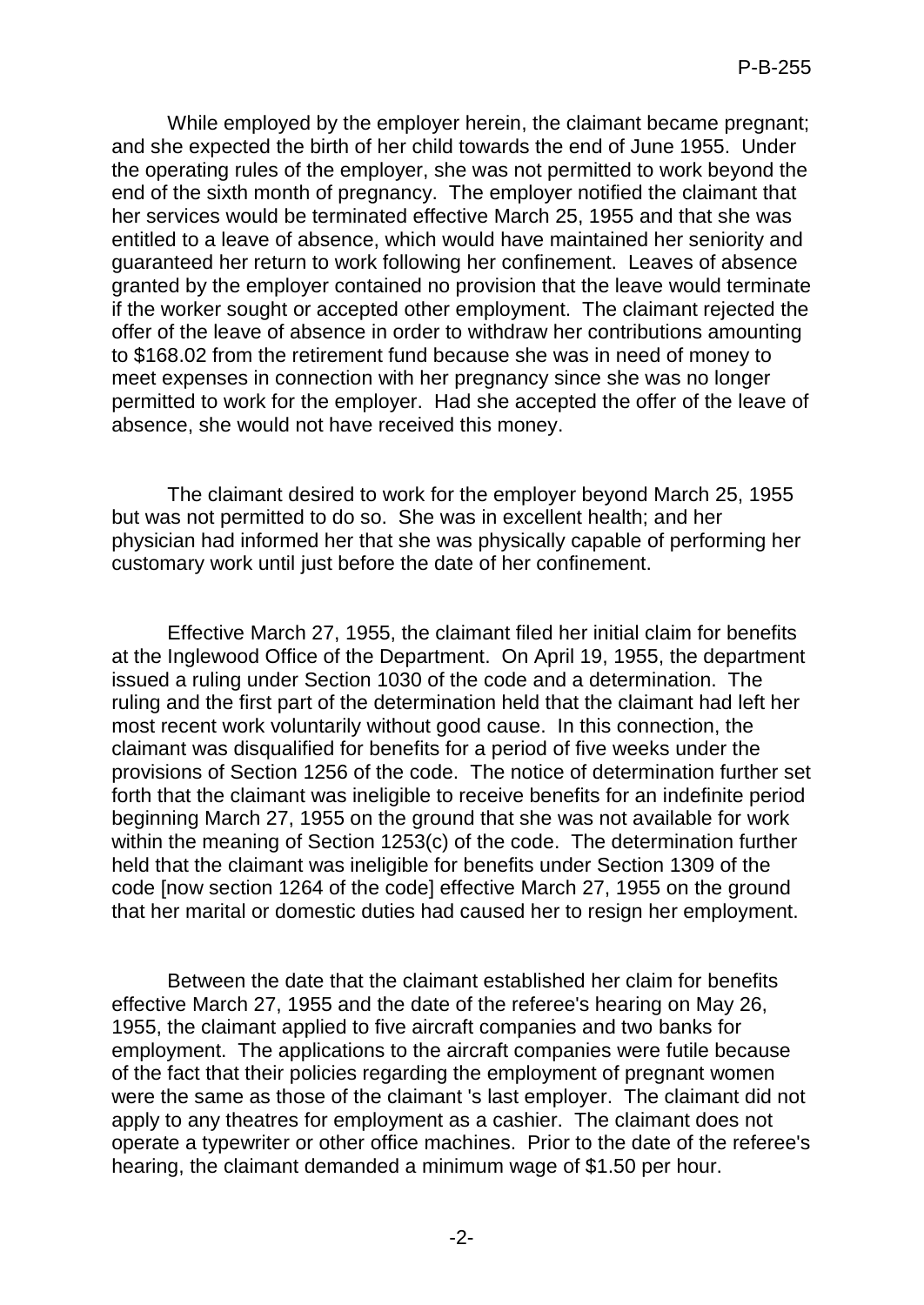The prevailing wage in the claimant's area for the kind of work which she was qualified to perform was not over \$45 a week.

The issues to be decided are:

(1) Did the claimant voluntarily leave her employment with the employer or were her services terminated by the employer?

(2) If the claimant voluntarily left her employment, did she do so with good cause?

(3) Did the claimant leave her work for domestic reasons as set forth in Section 1309 of the Unemployment Insurance Code [now section 1264 of the code]?

(4) Was the claimant available for work and did she make an adequate search for work as required by Section 1253(c) of the code?

### REASONS FOR DECISION

In this case, the claimant was in good physical condition and capable of performing the duties of her position with this employer. She did not seek a leave of absence but desired to continue working so long as her pregnancy did not interfere with her work. Under these circumstances, the employer was the moving party in terminating the claimant's employment; and we therefore hold that the employer's actions resulted in the layoff of the claimant (Benefit Decisions Nos. 5082 and 5900).

Since the claimant did not voluntarily leave her employment and since the claimant's termination of employment was in no way caused by any misconduct on her part, she was not disqualified by reason of the provisions of Section 1256 of the Unemployment Insurance Code (Benefit Decision No. 5193) and she was not ineligible pursuant to the provisions of Section 1309 of the code [now section 1264 of the code] (Benefit Decision No. 6343).

It appears that the referee correctly concluded that the claimant did not meet the eligibility requirements of code Section 1253(c); and the claimant has not appealed therefrom.